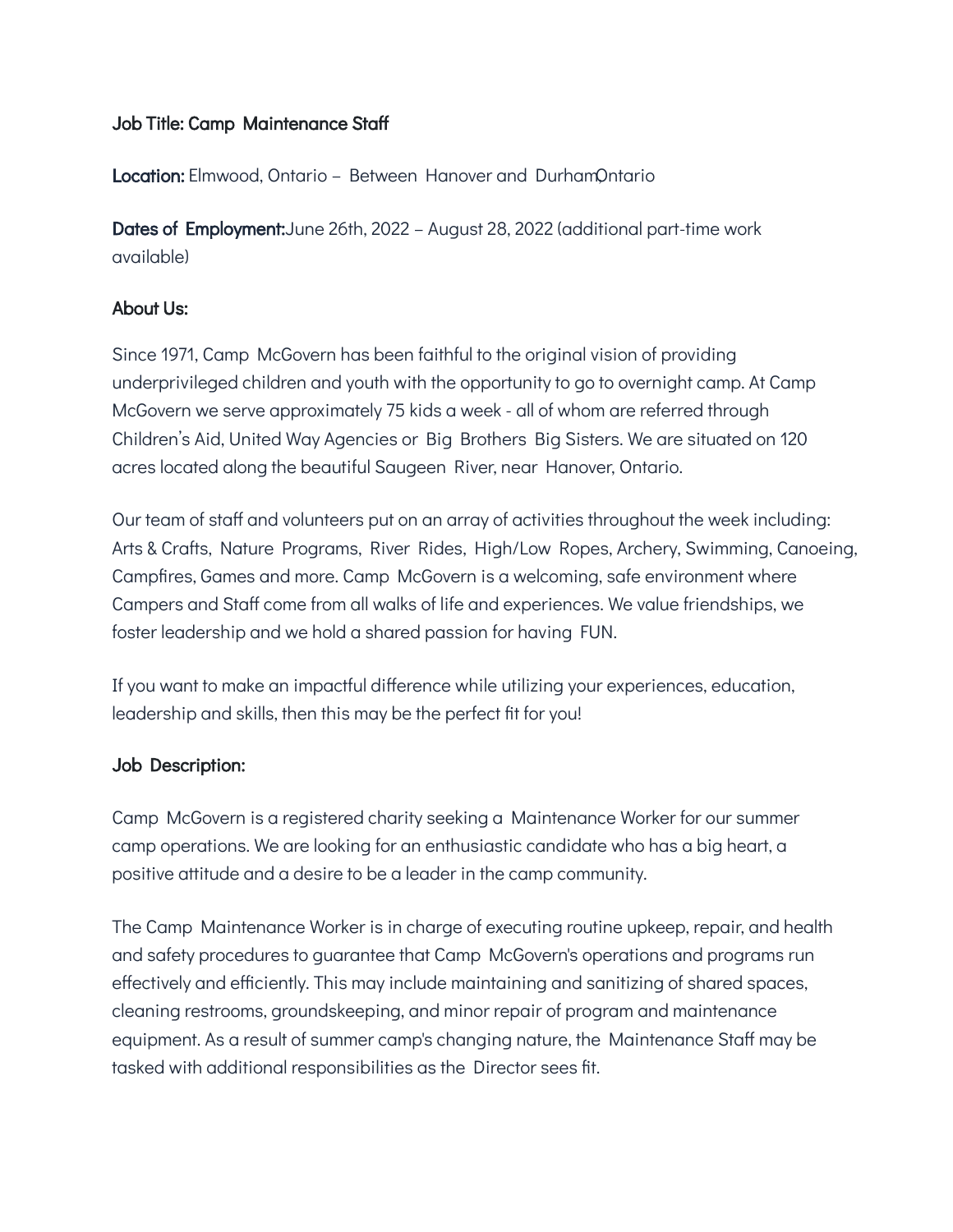# Job Responsibilities:

- Deliver a high standard of service to campers, staff and guests.
- Become familiar with the camp's buildings, program areas, utilities and equipment.
- Assist the Camp Director in testing and maintaining the drinking water filtration system. Ensure that water is tested daily according to MOE safe drinking water regulations.
- Work with the Director to ensure that any site directives or standards of the camps regulating bodies (OCA, Public Health Unit, Fire, etc.) are carried out. This includes the inspection of fire safety equipment.
- Assist Asset Management in overseeing and performing daily and weekly site projects as assigned.
- Ensure that the Asset Management representative and the Director are kept well-informed about all maintenance and repairs to ensure that specific plans for larger-scale maintenance / repair requirements are in place.
- Work with the Director, Program Director and Program Coordinators to provide support to program themes and events.
- Work with the Camp Cook and Program Director in ensuring trip equipment is maintained and repaired as needed.
- Act as a resource for all staff regarding site equipment and maintenance, providing support, direction, and assistance.
- Responsible for taking the lead to ensure that all Health and Safety protocols related to COVID-19 sanitization are completed.
- Assist in training camp staff and campers on the camp COVID-19 reference manual and acting as a resource for following local, provincial and federal guidelines.
- Keep logs outlining daily projects and activities.
- Collaborate with the maintenance volunteers to ensure project goals are met.
- Maintain a clean and tidy work area. Ensure that all equipment is stored, secured, maintained and repaired as necessary.
- Ensure that all work is performed in the safest possible way to reduce the risk of injury to self, campers, staff and visitors.
- Participate in camp special events, cabin supervision, and other camp duties as required.

# Qualifications: